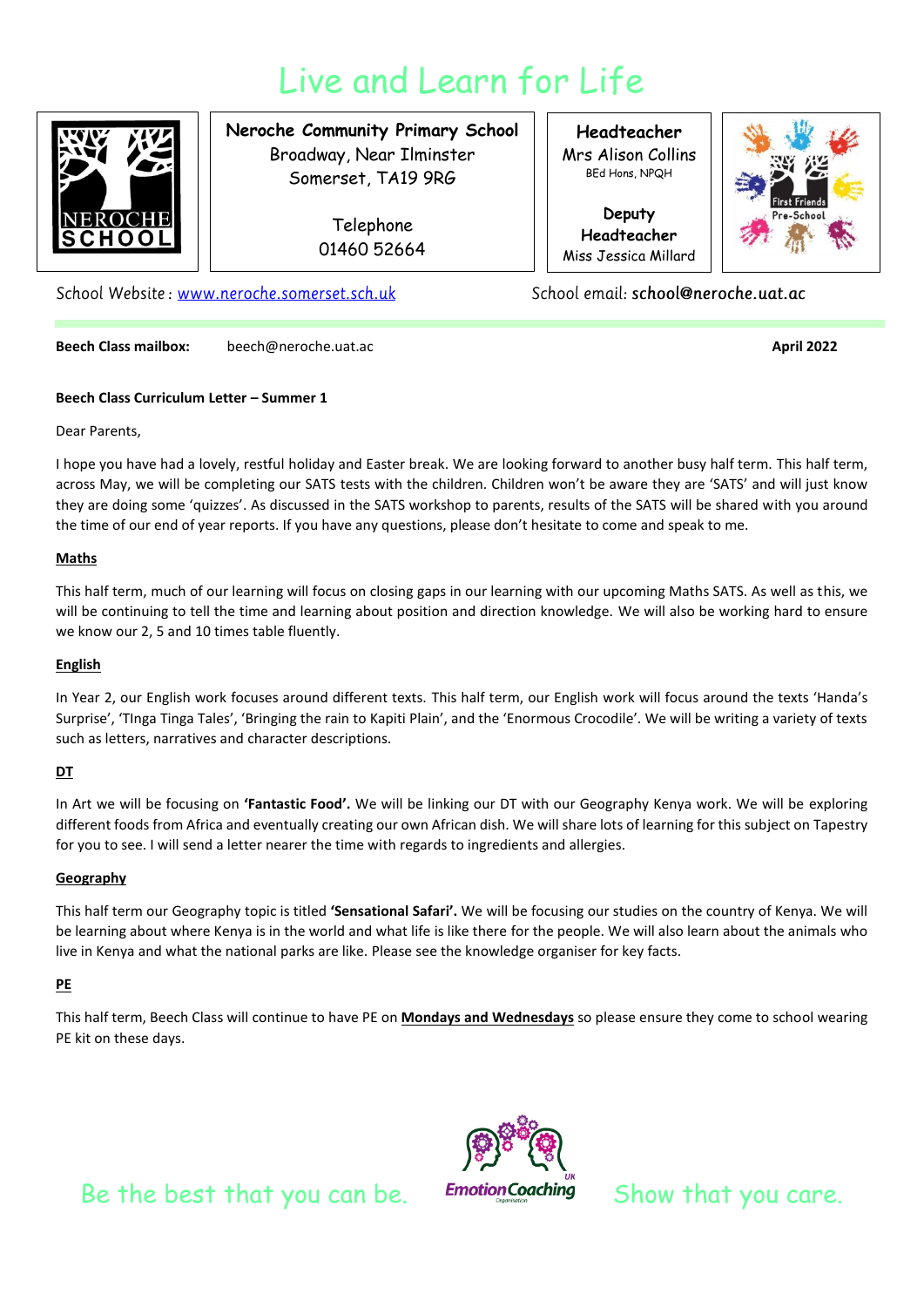# Live and Learn for Life

#### **Home Learning**

As a reminder, in Year 2, children will receive a weekly spelling list of words that apply to a given rule. This will be sent home on a **Thursday**. Each week (on the following Thursday), children will be checked on this rule and given a list of spellings to learn that apply to this rule.

As well as this, there will be some of our Year 2 words included in the word list as the expectation is that, the children know how to read and spell these words by the end of the year. Children can practice their spelling rule on ReadiWriter or using alternative methods. As well as this, children can use their Numbots logins from last year to practise their number skills, Times Table Rockstars and Hit the Button to help with time tables, as well as reading their books.

#### **Reminders**

- Please ensure children bring their library books to school every day so that they can read their book with a school adult or when they have opportunities to throughout the day.
- Please do let me know via email if you have not got access to Tapestry. I post regular updates about the childrens' learning and can send you an email to reset your password if you do not have access.

We are really looking forward to a busy and exciting half term. Please do not hesitate to contact the Beech mailbox if you have any questions or queries and I will get back to you as soon as I can.

#### **beech@neroche.uat.ac**

**Miss Wilcox.**





Be the best that you can be. Emotion Coaching Show that you care.